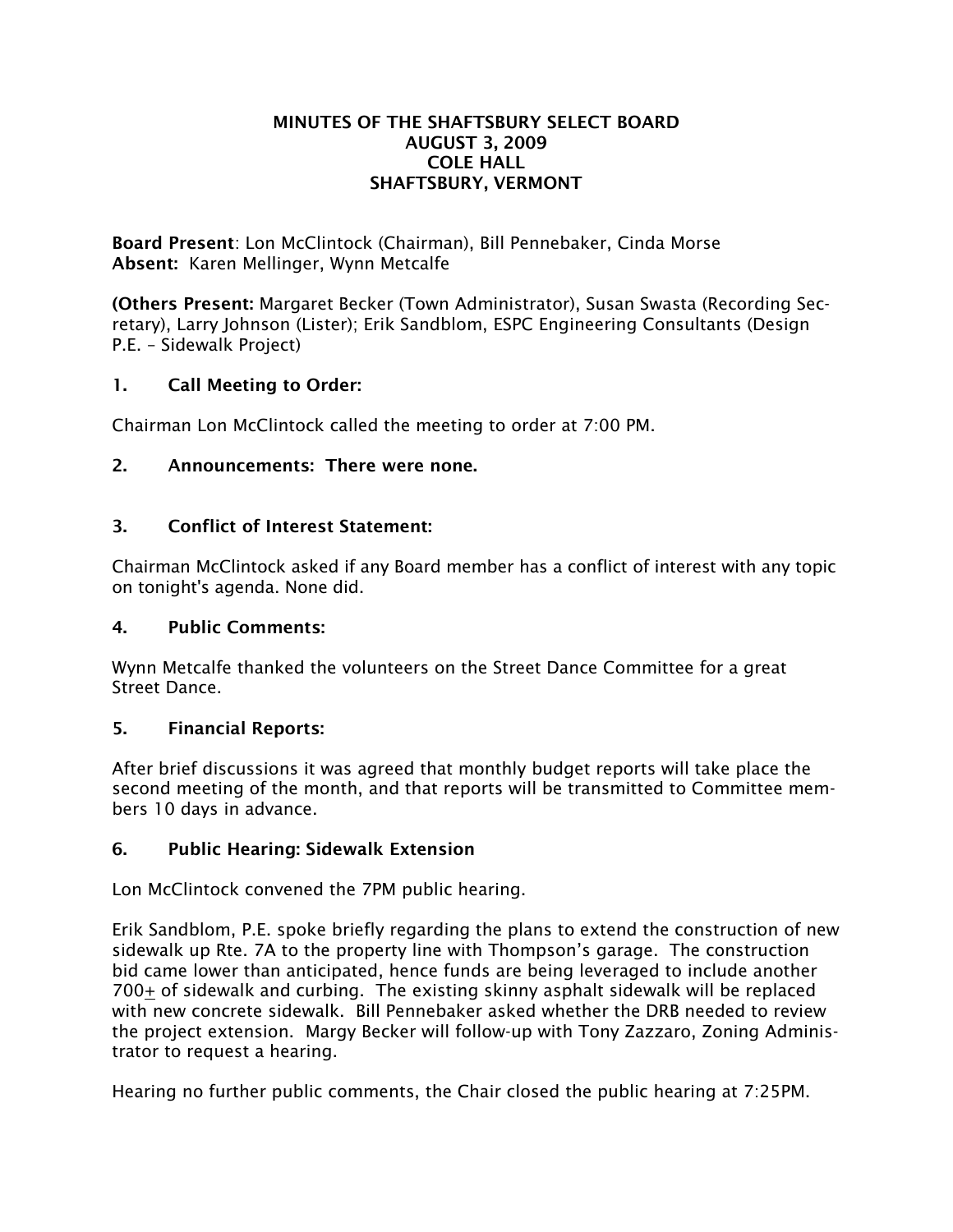# 7. ESPC Design Services Contract Amendments 4 & 5 – Sidewalk Project

Erik Sandblom spoke of the need to amend the existing contract for design services for increased compensation totaling \$3,138 for a total contract amount of \$32,589 in order to provide design services throughout construction and close-out of the original project. Erik Sandblom explained that his firm had provided additional services to the Town during the months without a Town Administrator.

Cinda Morse made the MOTION to approve contract amendment #4 in the amount of \$3,138. Bill Pennebaker seconded. The MOTION carried.

Mr. Sandblom then spoke of the additional design services that will be needed for the sidewalk extension phase. After brief discussions Cinda Morse made the MOTION to approve contract amendment #5 in the amount of \$5,260 to bring the total contract amount to \$37,849. Bill Pennebaker seconded. The MOTION carried.

The Chair signed the two contract amendments on behalf of the Selectboard. Cinda Morse asked that the Sidewalk Committee consult the guidelines for Village Center designations – prior to designing the next phase of sidewalk construction around the corner onto Church Street.

## 8. Myers Road Project – Status

Bill Pennebaker said he had visited the project site with Jeff Mast. There is a culvert at the bottom of the hill. Jeff Mast will ask the State to clean out the culvert. Lon McClintock said the road crew's approach to the project has solidified. The road will not be straightened – rather the existing alignment will be maintained. Mr. McClintock stated he did not see the proposed improvements as a way to encourage speeding or increased traffic. The pull-offs will be restored. Aesthetics will be taken into consideration during construction activities, to the extent that is feasible for public safety.

## 9. Curbcuts – general discussion

A general discussion of curb cuts and the problems created by poorly constructed driveways ensued. It was agreed that the Selectboard would hold discussions regarding policies for curb cut approvals at its next meeting on August  $17<sup>th</sup>$ .

## 10. Next Meeting:

It was agreed the Selectboard will not meet Labor Day, September 7th. It will meet in regular session on Monday, August 31<sup>st</sup> at 7:00PM.

## 11. Miscellaneous Business:

Cinda Morse made the MOTION to cast the ballot for 3 directors for CATV. Bill Pennebaker seconded. The MOTION carried.

## 12. Minutes: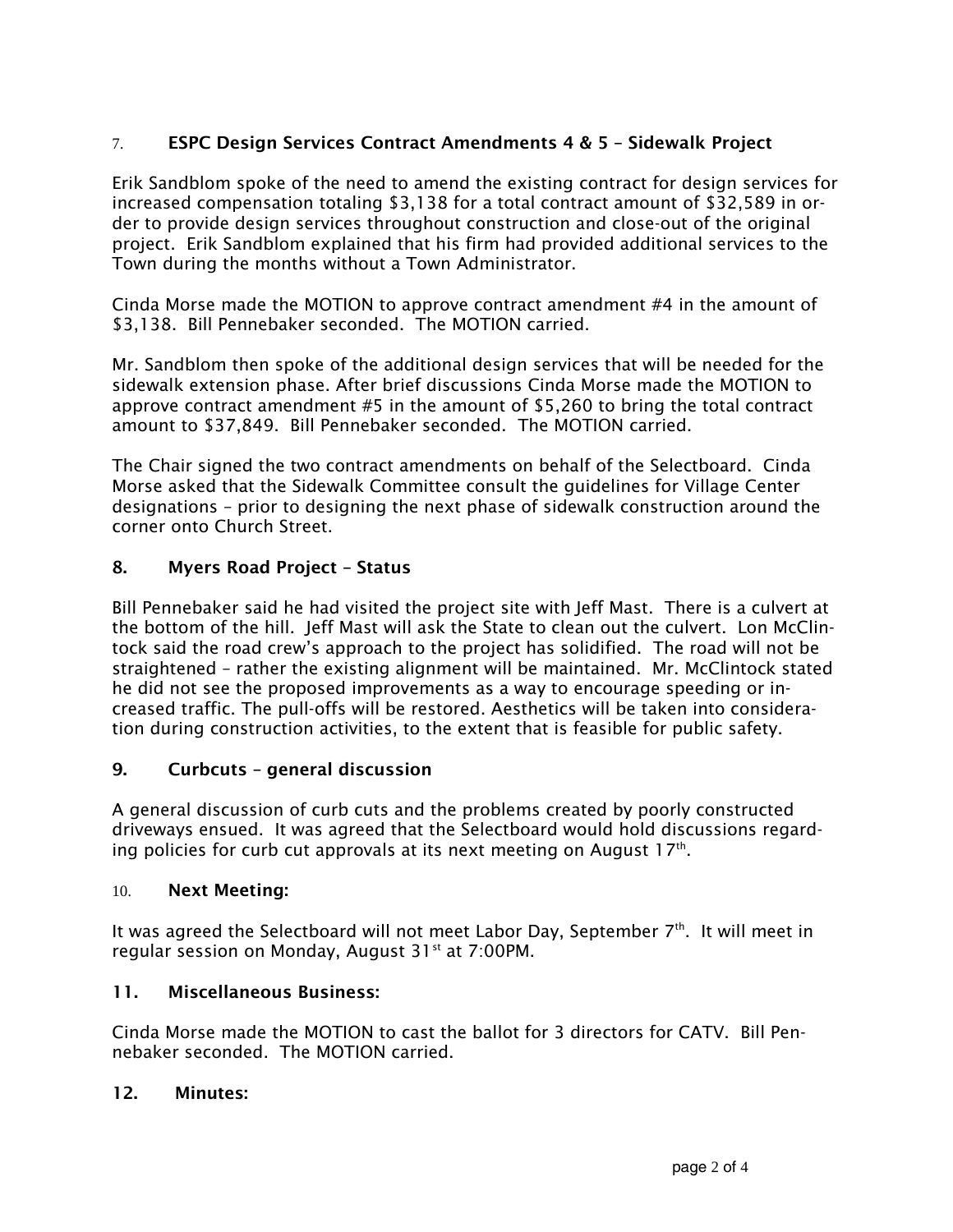#### July 6, 2009 minutes

Cinda Morse made the MOTION to approve the minutes of July 6, 2009. Bill Pennebaker seconded. The MOTION carried.

#### July 20, 2009 minutes

Cinda Morse made the MOTION to approve the minutes of July 20, 2009 with the following correction: that the correct date of the Street Dance read "August  $1<sup>st</sup>$  instead of August 14th". Bill Pennebaker seconded. The MOTION carried.

#### 13. Warrants:

The following warrants were presented for approval:

Payroll Warrant PR#1: \$6,217.81

Ms. Morse made the motion to pay Payroll Warrant PR#1. Mr. Pennebaker seconded. Motion carried 3-0-0.

Payroll Warrant PR#2: \$8,127.24

Ms. Morse made the motion to pay Payroll Warrant PR#2. Mr. Pennebaker seconded. Motion carried 3-0-0.

Payroll Warrant PR#3: \$6,087.40

Ms. Morse made the motion to pay Payroll Warrant PR#3. Mr. Pennebaker seconded. Motion carried 3-0-0.

Payroll Warrant PR#4: \$6,773.17

Ms. Morse made the motion to pay Payroll Warrant PR#4. Mr. Pennebaker seconded. Motion carried 3-0-0.

Payroll Warrant PR#5: \$9,041.93

Ms. Morse made the motion to pay Payroll Warrant PR#5. Mr. Pennebaker seconded. Motion carried 3-0-0.

Check Warrant #W3: \$1,146.00

Ms. Morse made the motion to pay Check Warrant #W3. Mr. Pennebaker seconded. Motion carried 3-0-0.

Check Warrant #W4: \$51,731.16